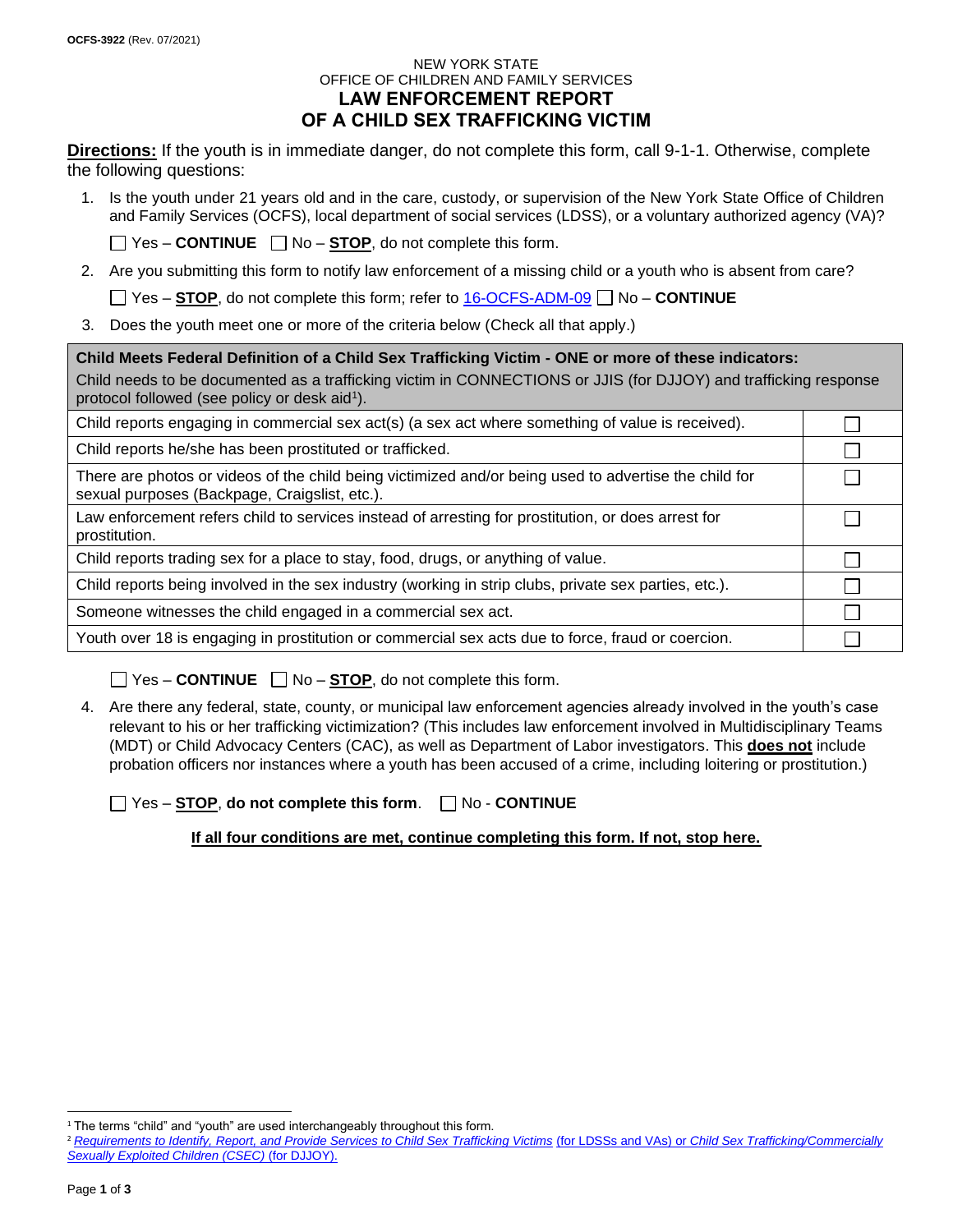**Youth Information** Youth's name:  $\sqrt{2}$  /  $\sqrt{2}$  /  $\sqrt{2}$  /  $\sqrt{2}$  /  $\sqrt{2}$  /  $\sqrt{2}$  /  $\sqrt{2}$  /  $\sqrt{2}$  /  $\sqrt{2}$  /  $\sqrt{2}$  /  $\sqrt{2}$  /  $\sqrt{2}$  /  $\sqrt{2}$  /  $\sqrt{2}$  /  $\sqrt{2}$  /  $\sqrt{2}$  /  $\sqrt{2}$  /  $\sqrt{2}$  /  $\sqrt{2}$  /  $\sqrt{2}$  /  $\sqrt{2}$  Youth's DOB: / / Youth's gender:  $\Box$  Male  $\Box$  Female  $\Box$  Trans-male  $\Box$  Trans-female □ Gender Non-conforming Youth's current address: Legal permanent address (if different than current address): Youth's phone number: Cell: ( ) - Secondary: ( ) -Youth's social media handles (Email address, Instagram, Snapchat, Twitter, Facebook, Kik, WhatsApp etc.):

Describe any visible physical marks (branding, tattoos, etc.) on the youth's body:

Addresses/locations where youth often spends time or sleeps:

## **Trafficking Situation**

**OCFS-3922** (Rev. 07/2021)

Describe what is known about the trafficking situation:

| Do you believe the youth is currently being trafficked? $\Box$ Yes  | l No |
|---------------------------------------------------------------------|------|
| Date of most recent victimization, if known:                        |      |
| County/city/borough(s) where trafficking act(s) occurred, if known: |      |

Any information about the alleged perpetrator(s), including names and nicknames, if known:

*If the alleged perpetrator is the youth's parent, guardian, or a person legally responsible for his or her well-being, a report must also be made to the N*ew *Y*ork *S*tatewide *Central Register of Child Abuse and Maltreatment (SCR) by calling 1-800-342-3720.*

If an SCR report was made check "Yes" box:  $\Box$  Yes